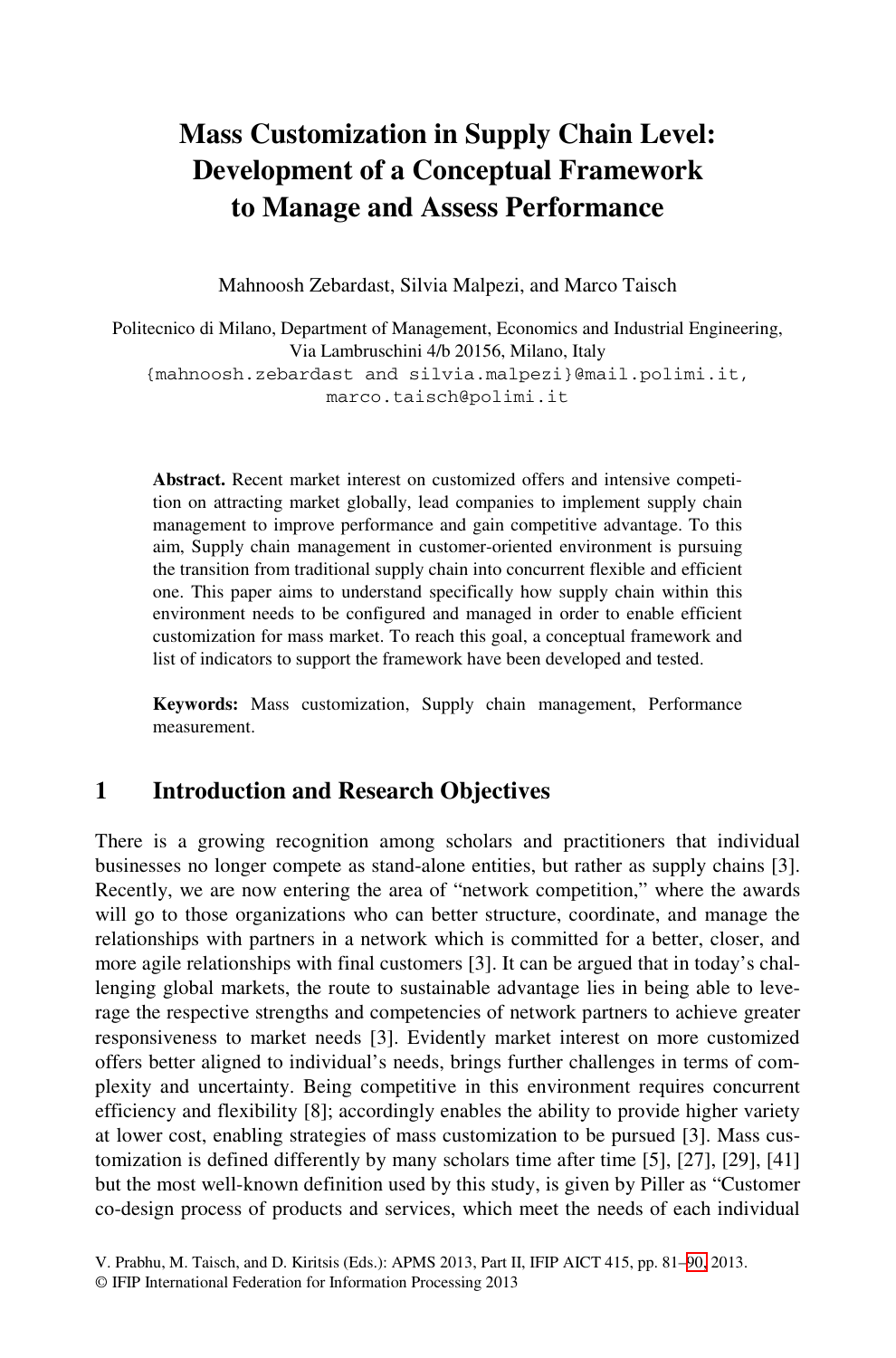customer with regard to certain product features. All operations are performed within a fixed solution space, characterized by stable but still flexible and responsive processes"[28].

Inspired by extensive literature review, we recognized that the literature on mass customization in supply chain level has been growing recently and there are still some areas that need further research. In particular we believe that more understanding is needed on how to configure and manage a supply chain in such environment. Therefore, the purpose of this paper is to analyze the configuration and management of supply chain while implementing mass customization. More specifically, the research objectives of this paper are (1) understanding factors necessary to be considered in order to configure and manage the supply chain while implementing mass customization; and (2) recognizing how these factors can be measured. To reach these goals, we first did the literature review and tried to cluster it into research areas to construct our understandings. Four research areas relevant to our objectives were identified. Afterwards relevant factors and indicators related to each research areas were identified and structured in a consistent and understandable framework. In this framework, factors were structured from literature while indicators were developed by this study. As last step we tried to validate the framework by three case studies that employed mass customization at the time of data collection in diverse industries. We shaped this paper as follows: first, we delivered a literature review, next we explained the methodology employed. Then, we presented the framework and finally, we explained validation phase and made the conclusion.

## **2 Literature Review**

With the aim of mass customization, customer needs to be involved into value creation processes. This involvement can happen in different stages, in relation to different actors within supply chain The degree of customer involvement in literature is known as *customization level* and has been discussed extremely by scholars [6], [18], [30], [36, 37]. Moreover, the capability of supply chain in implementing it is known as *postponement*. Graman defines postponement as the capability of supply chain in delaying the activities associated to differentiation of product\_ customization processes\_ closer to the time that demand is known [8]. Literature positions postponement differently. Some recognize it only in manufacturing operations [2], [11], [32, 33] while some others take a broad view and distinguish it in supply chain level specially emphasize on differentiation in distribution point [39]. Within those who consider postponement in supply chain level, many discuss about issues such as the conflict between product variety and quick response time [16], or product growth and cost control at certain point [32, 33]. Generally literature discusses about postponement by either focusing on types of postponement (time, form and place), their evaluation and comparison [11], [17], [39, 40]; or targeting management of inventory to set optimal level of inventory [2], [8], [24], [32, 33]. In both of these groups modularization has been recognized as an enabling method for efficient customization. Based on our literature review, this study analyses modularization to the aim of a better understanding about this method by focusing on its characteristics and advantages [4], [19], [35], [44]. It specifically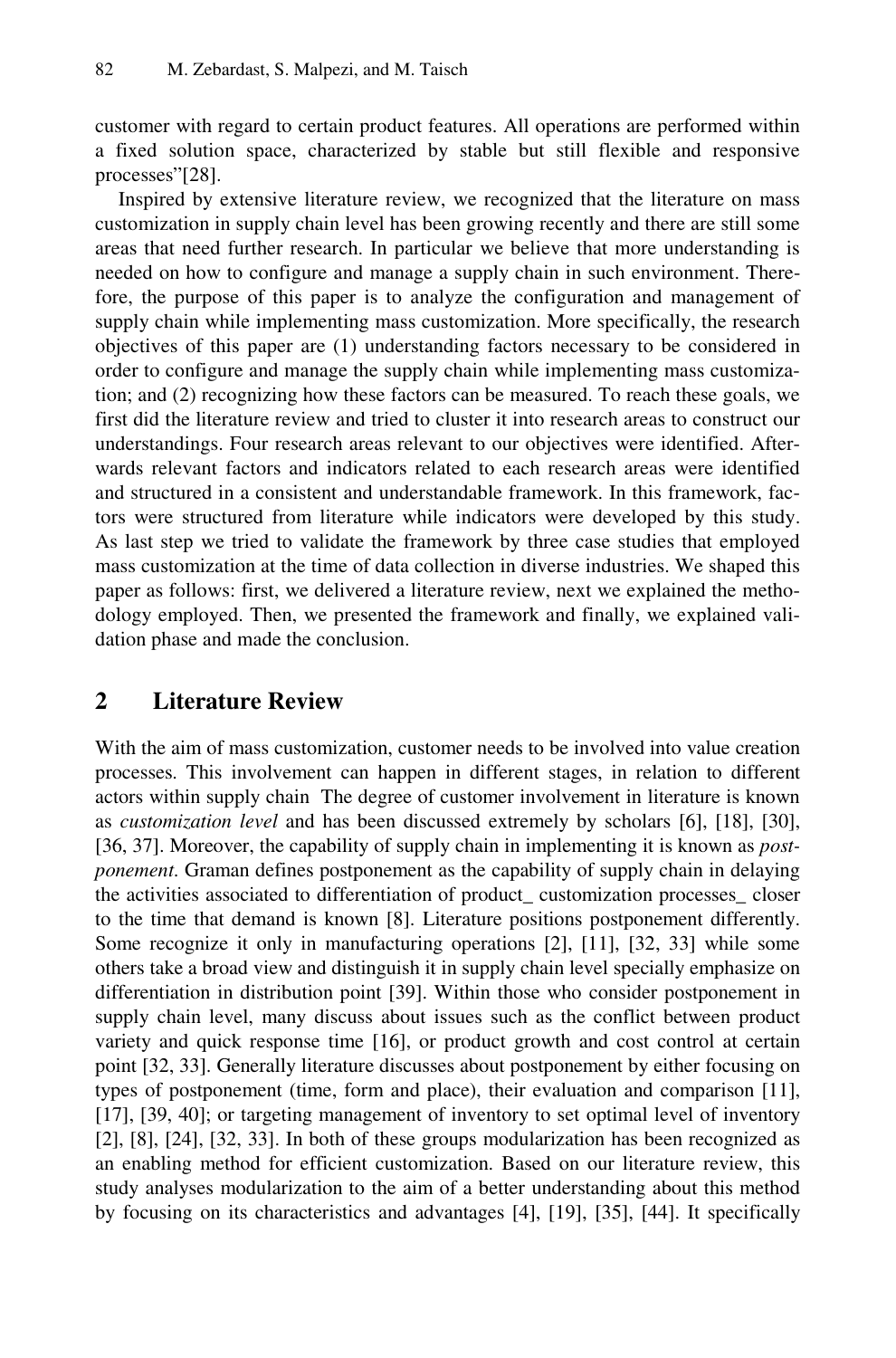discusses about the need for a more intimate relationship among supply chain partners to produce, supply and manage the inventory of modules for customization [13], [20], [22, 23]. Literature has put more attention on relationships among partners in customer oriented environments where a more flexible and efficient supply chain is requested. The relationship is interpreted as integration and cooperation between suppliermanufacturer, manufacturer-customer; and among internal divisions of manufacturer [15], [22], [25], [34], [45, 46]. Literature rarely differentiates cooperation and integration and draws the line between them. Some studies, like Pan and Holland [4], defines cooperation as a beneficial relationship between actors namely customer, manufacturer and other partners such as supplier and distributers. It is believed that this relationship aims to improve outcomes like customer satisfaction, time to market or resource usage by setting common objectives and reducing duplicated activities for increasing value added activities [46]. Integration is a more rigorous concept which aims to integrate the actors in both ends (downstream and upstream) to achieve an optimal output. It includes integration of processes, activities, locations and etc. to optimize the performance of all actors as a whole [15], [20, 21]. Moreover, it decreases uncertainties and increases flexibility and responsiveness [20, 21].

# **3 Methodology**

In the first step of this research "supply chain" and "mass customization" were searched in keywords and abstract sections without any restriction or preference over journals. In total 71 articles from 39 different journals were selected to be reviewed. Papers were analyzed in a more detailed level and their main focuses in supply chain were recognized and subsequently clustered (e.g. postponement, modularity and etc.). The output of this step was twelve clusters covering different strategies and methods, called research areas. These research areas have been the starting point for the construction of our framework. Since the conceptual framework was based on literature, this study validated it empirically by three case studies in different industries. Unit of analysis was manufacturer supply chain (only including first layer suppliers), research domain was manufacturing industry/sector implementing mass customization at the time of data collection, regardless of the size or the level of customization; and expected respondents were operation manager and owner. Validation phase was done by online questionnaire. In particular, the questionnaire consisted of four parts representing framework subjects and aimed to test associated factors and indicators. Questions were multiple choice (without restriction on number of choices) and openend. Multiple choice questions were used for validation of factors and indicators while open-end questions aimed to initiate respondents to add missing impacting factors and/or indicators.

## **4 Conceptual Framework**

A conceptual framework was developed to support configuration and management of supply chain. It identifies four main decision areas that are about relationship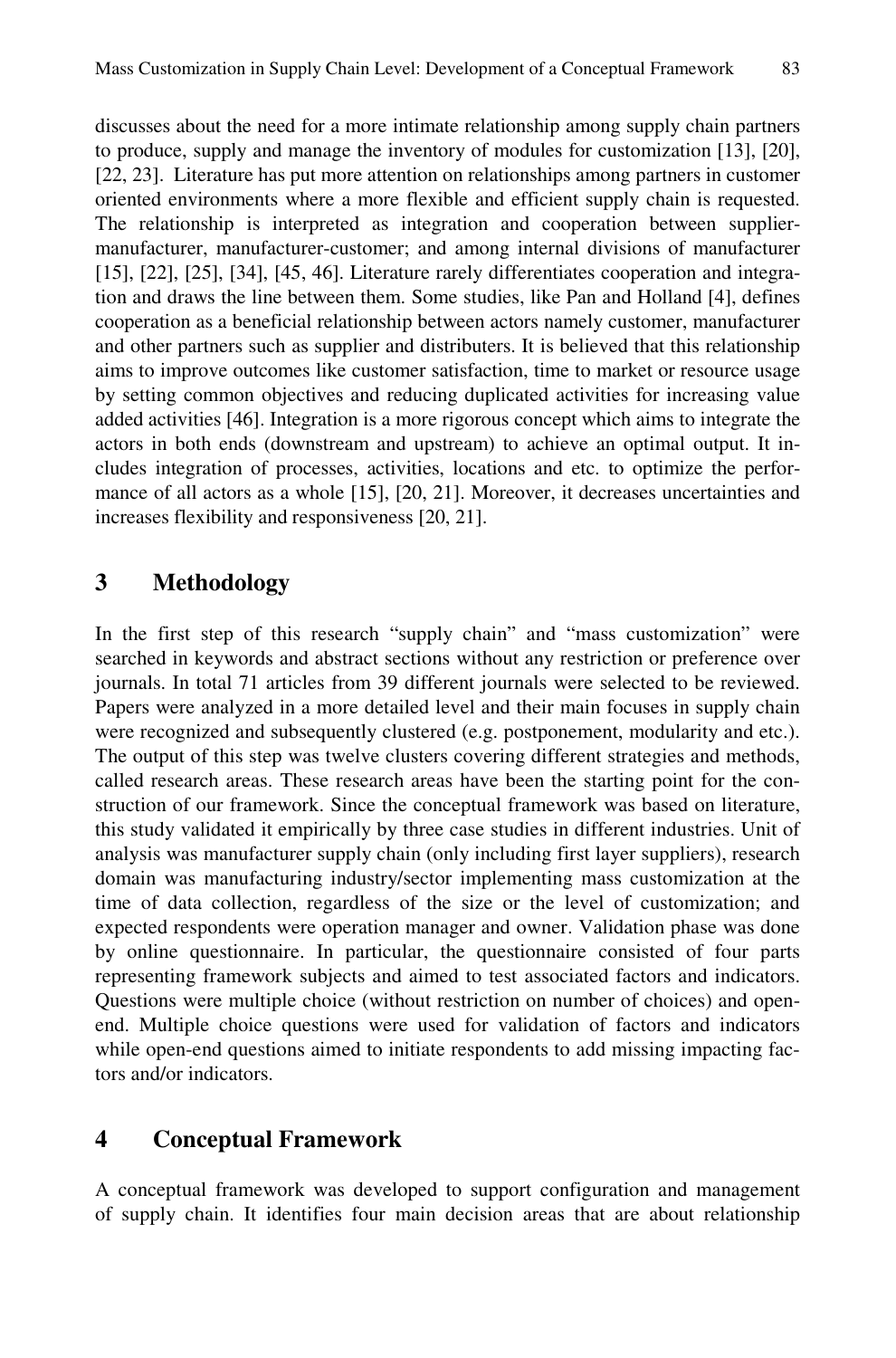management, postponement, level of customization, and modularity level. To reach our objectives, by conceptual framework, we tried to understand relevant elements to be considered for each decision area. For instance in order to manage relationship along a supply chain, this study expects that an industry needs to consider elements such as customer integration level and supplier selection criteria. By following, we structure the work in four sections associated to the framework decision areas. In each section, first we briefly define the decision area and associated elements. Afterwards, we specify relevant impacting factors and indicators for each element (see Table 1).

## **4.1 Relationship Management**

The first decision area is related to different relations that a company (manufacturer) should have with players in supply chain. The aim is to primarily understand who is considered as key partner and is necessary to build close relationship; and how to manage these different kinds of relationships while practicing mass customization. To reach this goal, four types of elements are necessary to be considered. These elements are briefly defined by following:

**Internal integration level:** This element refers to relations inside the manufacturer and points out the importance of internal capabilities in satisfying customer needs responsively. In particular, this element brings out level of interaction between internal departments and employees.

**Customer integration level:** This element highlights the importance of customer and their value-adding contribution inside the supply chain processes. Specifically this element deals with the extension of customer contribution and management of the transferred knowledge.

**Cooperation level with partners:** This element focuses on how to define the extent of relation and then how to manage it with different actors such as suppliers and distributors.

**Partners' selection criteria:** This element emphasizes on the basics which needs to be considered in order to select some partners over the others.

#### **4.2 Customization Level**

The second area relates to the marginal value that customization brings to the end customer. Definition of this value impacts on the way supply chain operates and creates the customization marginal value. Mass customization levels can be driven from tailored customization (customization in fabrication), customized standardization (customization in assembly); and segmented standardization (customization in package and distribution) [18]. In order to identify the customization level, a company needs to consider three elements. These elements are briefly defined by following: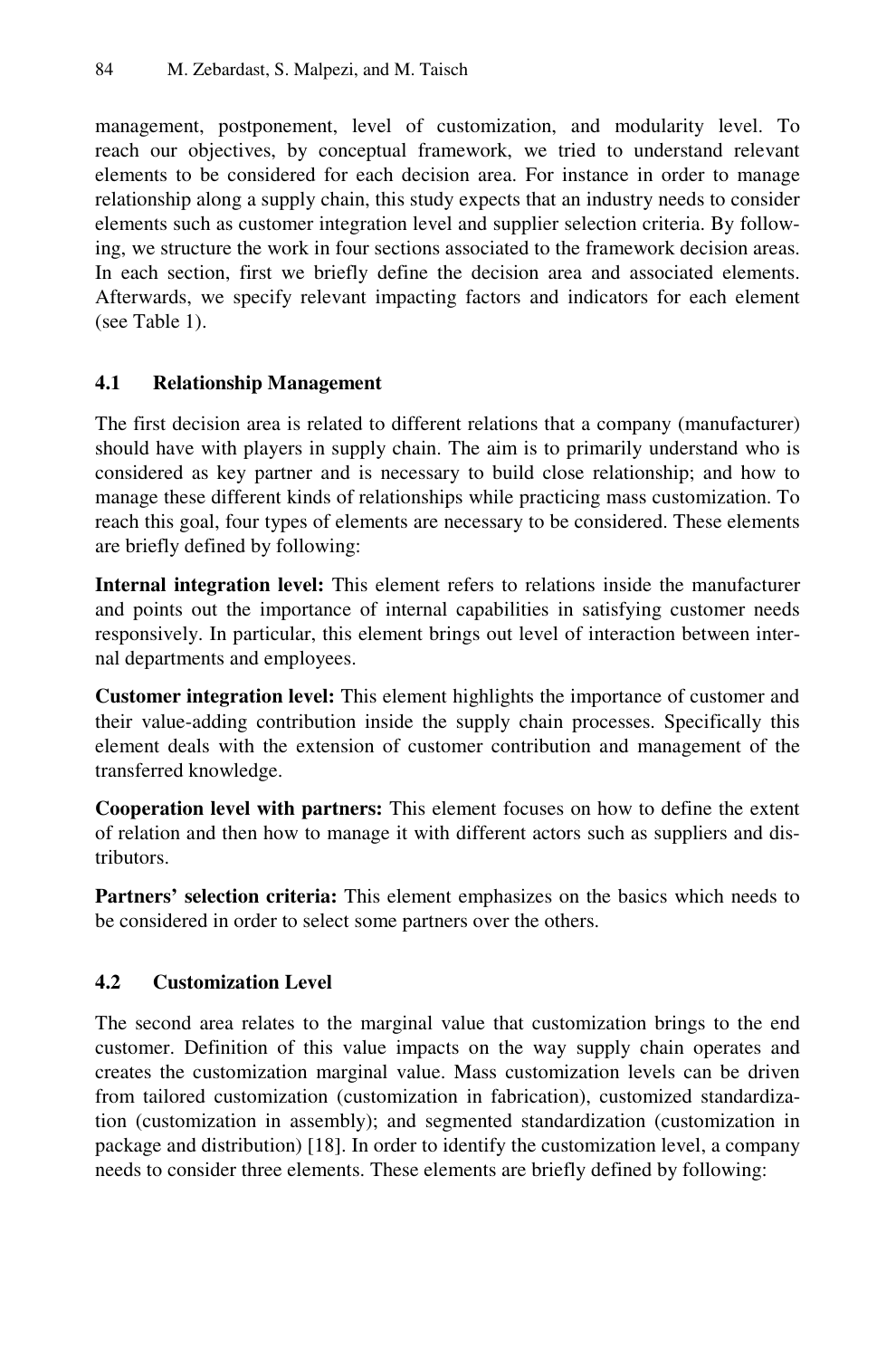**Product characteristics:** This element refers to product features that support decisions related to customization.

**Partners' characteristics:** This element refers to capabilities, characteristics and relationships of actors inside the supply chain.

**Market characteristics:** This element refers to extent of customization in relation to market need.

# **4.3 Modularity Level**

Third decision area is related to a method known as modularization that enables a company to efficiently customize products. This study considers only the set of elements, related to the production process and supply chain characteristics, that impacts on product modularization, hence excluding elements related to other types of modularization (such as organizational modularity). The impacting elements are briefly defined by following:

**Product characteristics:** This element refers to product features that support decisions related to customization.

**Partners' characteristics:** This element refers to capabilities of actors inside the supply chain which operationally support modularization.

**Production system characteristics:** This element refers to production capabilities inside of the manufacturing which operationally support modularization.



**Fig. 1.** Conceptual Framework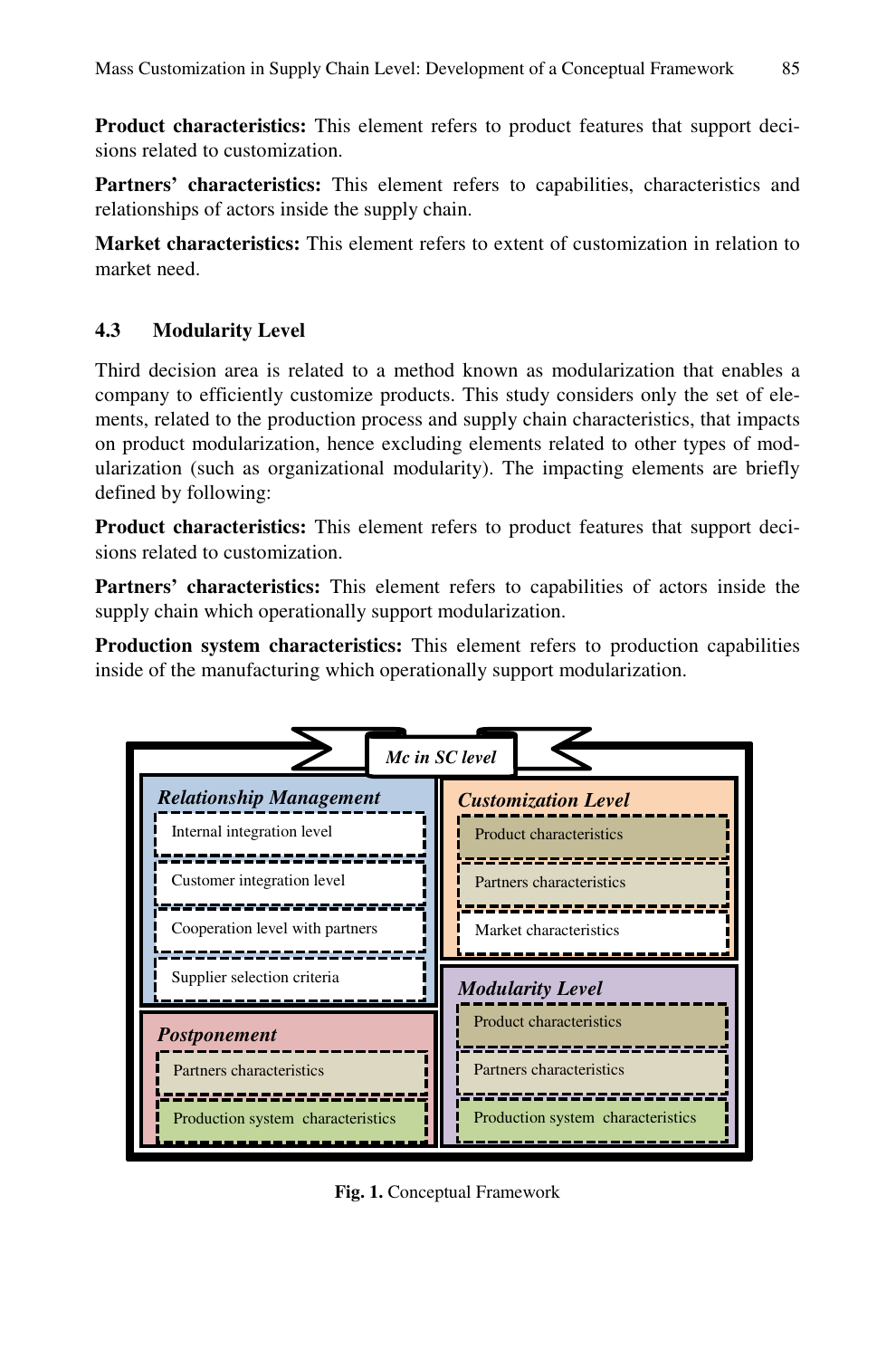| こうこう へいこう           |
|---------------------|
| こうきく りょく しゅうしゅくしゃ   |
|                     |
|                     |
| <b>CONCAST CASE</b> |
| $+$ $\frac{1}{2}$   |
| I                   |
|                     |
|                     |
|                     |

| Decision area              | <b>Elements</b>                           | Impacting factors                                                | <b>Factor Description</b>                                                                                                                                                                                                                                                                                                   | Indicator                                                                                                        |
|----------------------------|-------------------------------------------|------------------------------------------------------------------|-----------------------------------------------------------------------------------------------------------------------------------------------------------------------------------------------------------------------------------------------------------------------------------------------------------------------------|------------------------------------------------------------------------------------------------------------------|
|                            | Internal integra-                         | apability in exchanging in-<br>formation [20], [21], [25], [45]  | This factor impacts on ability of a company to exchange information internally and be responsive to final<br>customers                                                                                                                                                                                                      | between departments on a time base (e.g. weekly/ monthly)<br>Number of times that information has been exchanged |
|                            | tion level                                | rganizational readiness [25]<br>$\circ$                          | This factor refers to employees' skill in understanding the end customer needs and their ability in translat-<br>ing it into know-hows                                                                                                                                                                                      | Order response time                                                                                              |
|                            | Customer inte-                            | Customer willingness in partic-<br>ipation [15]                  | This factor refers to customer willingness in sharing actual demand and in providing feedbacks to issues<br>such as product development                                                                                                                                                                                     | Percentage of customers participating in data collection<br>phase via employed methods/mechanisms/tools          |
|                            | gration level                             | formation exchange level<br>15], [25], [26], [45]                | This factor focuses on the actual level of information exchanged which has a direct impact on effective<br>implementation of mass customization                                                                                                                                                                             | Number of methods/mechanisms/tools employed to gather<br>data from customers                                     |
| Relationship<br>Management | Cooperation                               | oint profits [46]                                                | This factor refers to decisions made jointly to bring out better results in set of aspects such as profit                                                                                                                                                                                                                   | Percentage of partners with joint profit agreement                                                               |
|                            | level with<br>partners                    | Type of shared information $\left[ 34\right]$                    | mation such as delivery due date, cost of delay, total time of manufacturing; and distribution with partners,<br>This factor refers to set of information that its sharing can bring advantages to partners. Sharing infor-<br>are some examples which beside profit, brings improvements in service level, quality and etc | Percentage of partners with shared information with core<br>manufacturer                                         |
|                            |                                           | Agility of supplier [45]                                         | This factor refers to dynamic characteristics of a customer-oriented environment. Consequently, concur-<br>rent flexible and responsive suppliers are required                                                                                                                                                              | Percentage of orders committed to be fulfilled on time                                                           |
|                            | Supplier selec-<br>tion criteria          | apacity of supplier [19]                                         | This factor refers to power of manufacturer on supplier. In particular it focuses on portion of capacity<br>allocated to the manufacturer                                                                                                                                                                                   | Percentage of capacity allocated to manufacturer                                                                 |
|                            |                                           | [20], [21], [22], [25], [26], [45]<br>Information exchange level | This factor refers to internal capability of supplier in sharing information                                                                                                                                                                                                                                                | Expected time interval in sharing information between<br>supplier and manufacturer (e.g. weekly/monthly)         |
|                            | characteristics<br>Product                | Product architecture [16], [38]                                  | This factor refers to architecture of the product which can impact on its customizability in different levels                                                                                                                                                                                                               | Percentage of customizable modules/parts                                                                         |
| Customization              | Partners                                  | information<br>exchange level [38]<br>chain<br>Supply            | This factor refers to level of information integration among partners                                                                                                                                                                                                                                                       | Expected time interval in sharing information between<br>partners(e.g. weekly/monthly)                           |
| level                      | <b>characteristics</b>                    | Cost of customization [16]                                       | This factor refers to the trade-off between cost and value of customization. In particular it highlights the<br>advantage of customization, by comparing the cost of customization with the advantages coming from<br>customization                                                                                         | Ratio of cost of customization and customization marginal<br>price                                               |
|                            | characteristics<br>Market                 | Market demand [31], [38], [42]                                   | This factor refers to market interest on customized product. It points out the market enthusiasm on type of<br>customization                                                                                                                                                                                                | Percentage of customer interested to aesthet-<br>ic/function/fitting features                                    |
|                            | characteristics<br>Product                | Product architecture [19]                                        | This factor refers to the product architecture and points out the feasibility of translating customer require-<br>ments into modules                                                                                                                                                                                        | Percentage of customizable modules/parts                                                                         |
| Modularity level           | characteristics<br>Partners               | Cooperation with supplier [13],<br>191, [20], [21], [44]         | This factor refers to partners' capability in collaborating in customization by considering level of infor-<br>mation integration                                                                                                                                                                                           | Percentage of partners with shared information with core<br>manufacturer                                         |
|                            | characteristics<br>Production<br>System   | Production capability [23]                                       | This factor refers to production capability in manufacturing and assembling modules efficiently. In particu-<br>lar it targets efficiency by considering cost of production                                                                                                                                                 | Ration of customization cost on unitary production cost                                                          |
|                            |                                           | lost of postponement [8], [10],<br>7], [32], [33], [39]          | This factor refers to the cost associated to customization and is faced by supplier                                                                                                                                                                                                                                         | Utilization rate of customization processes/resources (e.g.<br>machine) in supplier plant                        |
|                            | characteristics<br>Partners               | information<br>exchange level [38]<br>chain<br><b>Nddns</b>      | This factor refers to level of information integration among partners                                                                                                                                                                                                                                                       | Expected time interval in sharing information between<br>partners(e.g. weekly/monthly)                           |
| Postponement               |                                           | 1], [2], [9], [12]<br>nventory levels                            | This factor refers to the inventory level of partners. It is assumed that the inventory is used for uncertain-<br>ties and it highlights the impact of penetration point on partners                                                                                                                                        | Inventory level of customized parts/modules on total inven-<br>tory                                              |
|                            | System charac-<br>Production<br>teristics | roduction capability<br>10], [40]                                | In particular it targets to highlights the efficient integration of customers by considering its impact on time<br>This factor refers to manufacturing capability in manufacturing and assembling final products efficiently.                                                                                               | Ratio of point of customization time to delivery and pro-<br>duction time                                        |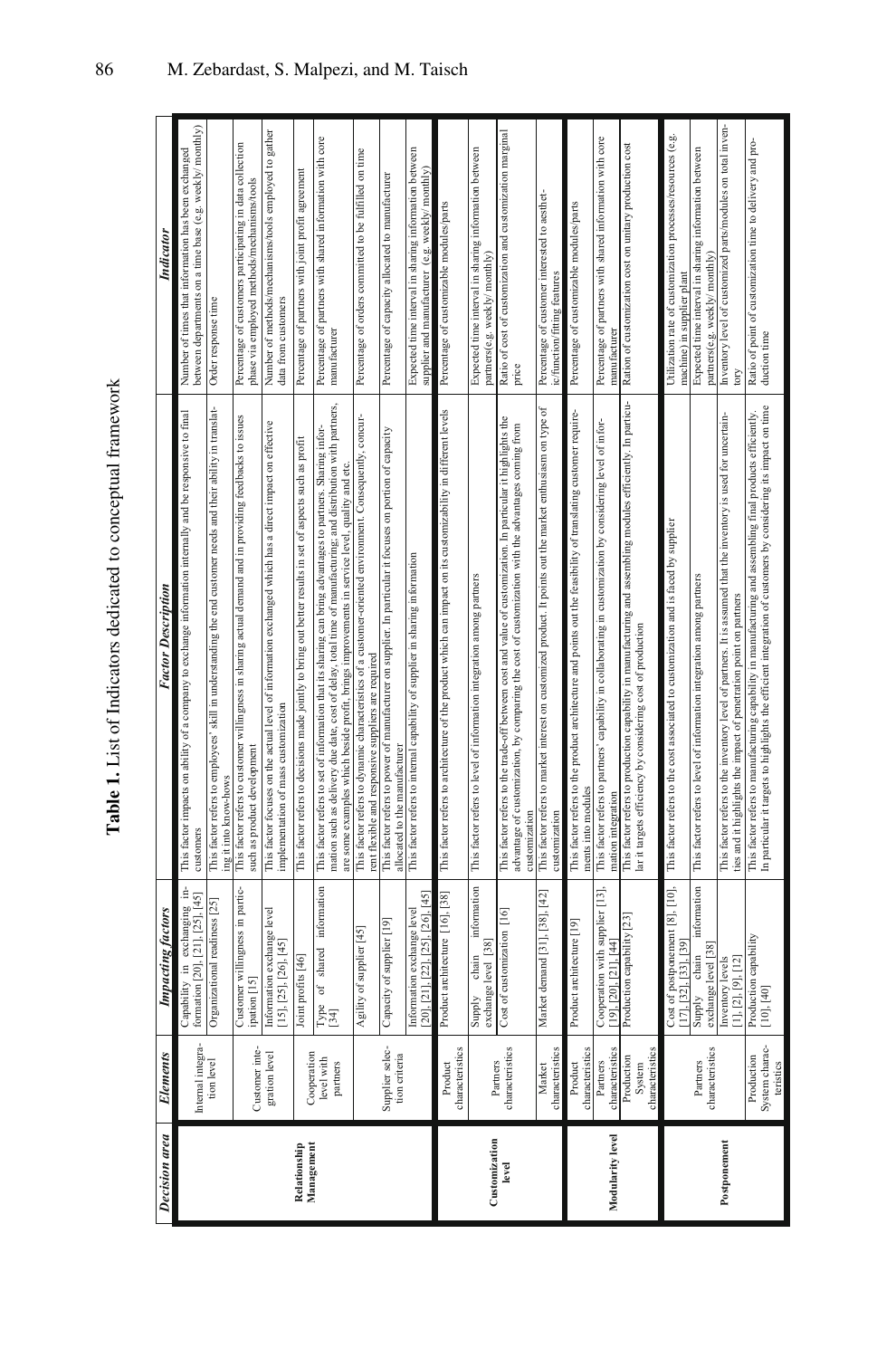#### **4.4 Postponement**

Last subject is related to the postponement strategy known as capability of a supply chain to perform customization in a way to delay differentiation or customization closer to the time that demand for the product is known [8]. The aim of this group is to understand appropriate position of customer integration point. To reach this goal, we identify two elements necessary to be considered. These elements are briefly defined by following:

**Partners' characteristics:** This element refers to partners' capability in either carrying out the customization in their location (e.g. distributors' ability in customizing products) or being collaborative and responsive to support core company postponement strategy.

**Production system characteristics:** This element refers to production capabilities inside of the manufacturing which operationally support customer intervention.

# **5 Validation and Conclusion**

As a final step this study conducted three case studies to validate its findings. In particular by case studies, we tried to understand if impacting factors are practically considered in configuration and management of supply chain. Moreover we tried to test indicators relevance by asking if they are already applied in practice or can be considered beneficial. Based on our case studies, all impacting factors were validated but certain indicators were not. Customer willingness in participation was never measured and its measurement was believed challenging. Moreover, although all three cases had modular product, but believed that proposed indicator for product architecture was not representative; instead they assert that ration of customizable modules cost on production cost was suggested to be substitute. As a result of this study we create a better understanding of how different factors impact on configuration and management of supply chain in customer-oriented environment. Moreover, we suggest a list of indicators that can support decisions with a better indication on circumstances.

**Acknowledgements.** This work was partly done by Merve Murathanoglu as her master thesis in Politecnico di Milano University. Moreover, this paper has been partly funded by the European Commission through S-MC-S (Sustainable Mass Customization – Mass Customization for Sustainability) Project (Grant Agreement No: FoF.NMP.2010-2 260090 - S-MC-S) and project called "New business models for manufacturing and services".

# **References**

1. Aigbedo, H.: An assessment of the effect of Mass Customization on suppliers' inventory levels in a JIT supply chain. European Journal of Operational Research 181, 704–715 (2007)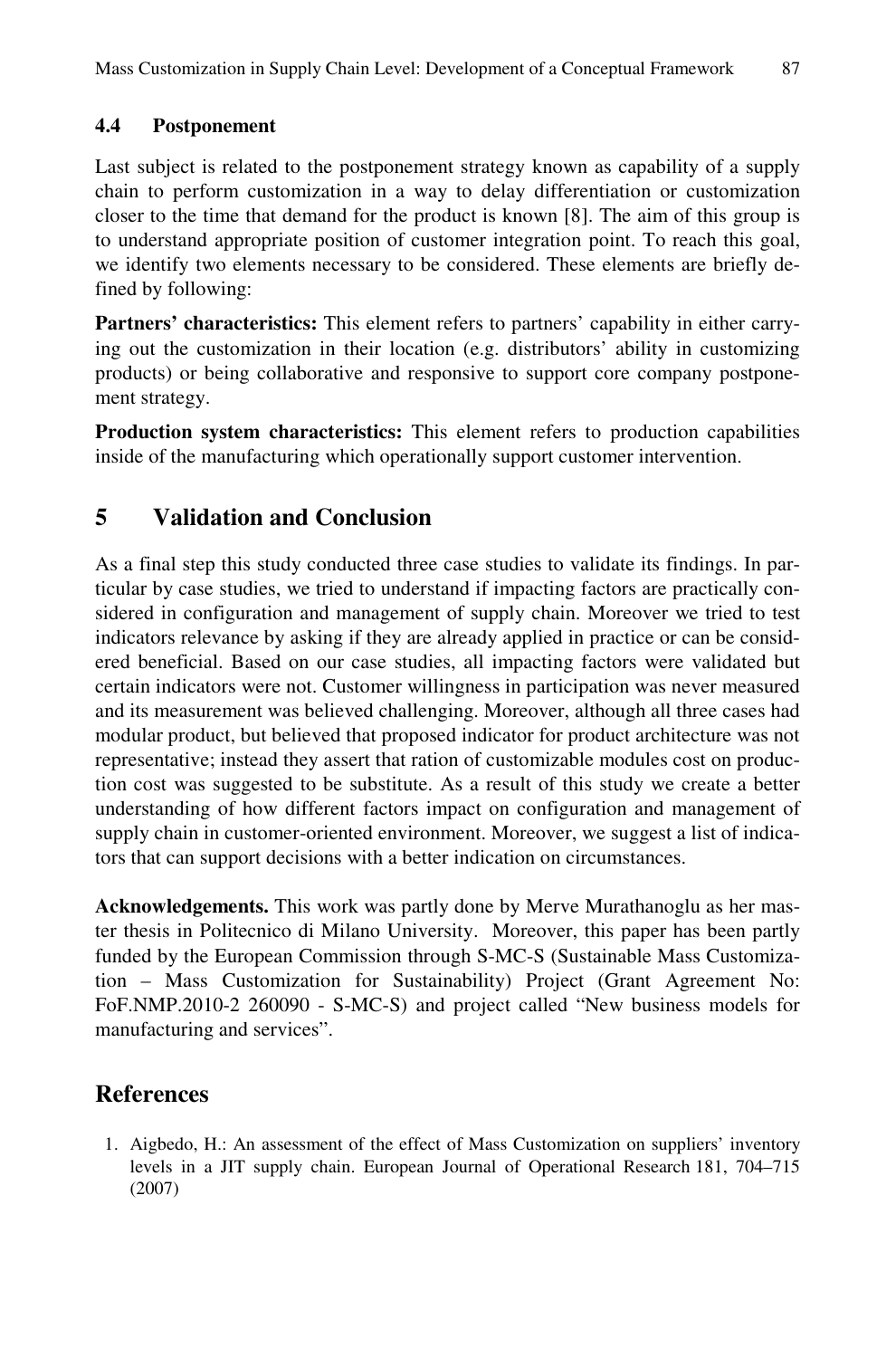- 2. Baozhuang, N., Shouping, G., Zhiyong, Z., Xinghua, L.: An optimal inventory model based on postponement strategy: a bilevel programming approach. International Journal of Mass Customization 2, 341–357 (2008)
- 3. Christopher, M.: The Agile Supply Chain: Competing in Volatile Markets. Industrial Marketing Management 29(1), 37–44 (2000)
- 4. da Cunha, C., Agard, B., Kusiak, A.: Design for Cost: Module-Based Mass Customization. Automation Science and Engineering 4(3), 350–359 (2007)
- 5. Davis, S.: Future Perfect. Addison-Wesley, Massachusetts (1987)
- 6. Gilmore, J., Pine, J.: The four forces of mass customization. Harvard Business Review (1997)
- 7. Glavic, P., Lukman, R.: Review of sustainability terms and their definitions. Cleaner Production (2007)
- 8. Graman, G.A.: A partial-postponement decision cost model. European Journal of Operational Research 201(1), 34–44 (2010)
- 9. Guohua, C., Jihong, P.: Study on Behavior Characteristics of Supply Chain for Mass Customization. In: International Conference on Intelligent Computation Technology and Automation (ICICTA), vol. 3, pp. 474–477 (2010)
- 10. Hoek, R.V.: Postponed manufacturing: a case study in the food supply chain. Supply Chain Management: An International Journal 2(2), 63–75 (1997)
- 11. Hoek, R.V.: Postponement and the reconfiguration challenge for food supply chains. Supply Chain Management: An International Journal 4(1), 18–34 (1999)
- 12. Hoek, R.V.: Role of third party logistic services in customization through postponement. International Journal of Service Industry Management 11(4), 374–387 (2000)
- 13. Howard, M., Squire, B.: Modularization and the impact on supply relationships. International Journal of Operations & Production Management 27(11), 1192–1212 (2007)
- 14. Huang, G.Q., Zhang, X., Lo, V.H.Y.: Optimal supply chain configuration for platform products: impacts of commonality, demand variability and quantity discount. International Journal of Mass Customisation 1(1), 1742–4208 (2005)
- 15. Jitpaiboon, T., Dangols, R., Walters, J.: The study of cooperative relationships and mass customization. Management Research News 32(9), 804–815 (2009)
- 16. Ji, X.H., Sun, D.Y.: Evaluation of delayed product differentiation structures forcoordinating product, process and supply chain design. In: IEEE 18Th International Conference on Industrial Engineering and Engineering Management (IE&EM), vol. 3, pp. 1458–1462 (2011)
- 17. Kisperska-Moron, D., Swierczek, A.: The selected determinants of manufacturing postponement within supply chain context: An international study. International Journal of Production Economics 133(1), 192–200 (2011)
- 18. Lampel, J., Mintzberg, H.: Customizing customization. Sloan Management Review (1996)
- 19. Lau, A.K.W.: Critical success factors in managing modular production design: Six company case studies in Hong Kong, China, and Singapore. Journal of Engineering and Technology Management 28(3), 168–183 (2011)
- 20. Lau, A.K.W., Yam, R.C.M., Tang, E.P.Y.: Supply chain integration and product modularity An empirical study of product performance for selected Hong Kong manufacturing industries. International Journal of Operations & Production Management 30(1), 20–56 (2010)
- 21. Lau, A.K.W., Yam, R.C.M., Tang, E.P.Y., Sun, H.Y.: Factors influencing the relationship between product modularity and supply chain integration. International Journal of Operations & Production Management 30(9), 951–977 (2010)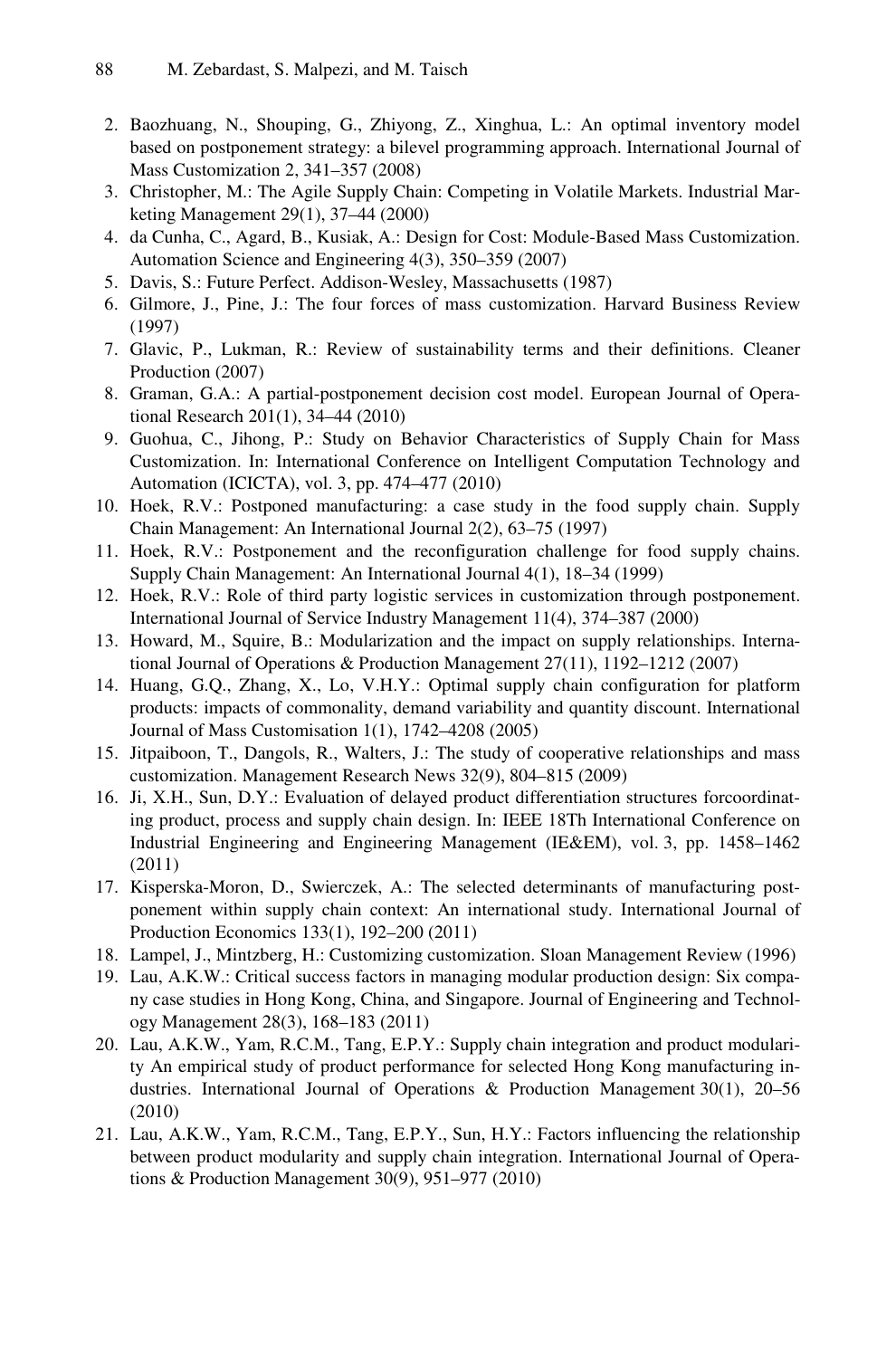- 22. Liao, K., Ma, Z., Lee, J.Y., Ke, K.: Achieving mass customization through trust-driven information sharing: a supplier's perspective. Management Research Review 34(5), 541–552 (2011)
- 23. Lin, Y., Zhou, L., Shi, Y., Ma, S.: 3C framework for modular supply networks in the Chinese automotive industry. International Journal of Logistics Management 20(3), 322–341 (2009)
- 24. Ma, S., Wang, W., Liu, L.: Commonality and postponement in multistage assembly systems. European Journal of Operational Research 142(3), 523–538 (2002)
- 25. Moser, K., Piller, F.T.: Integration challenges of mass customization businesses: the case of Steppenwolf. International Journal of Mass Customisation 1(4), 507–522 (2006)
- 26. Pan, B., Holland, R.: A mass customized supply chain for the fashion system at the designproduction interface. Journal of Fashion Marketing and Management 10(3), 345–359 (2006)
- 27. Piller, F.T., Reichwald, R., Tseng, M.M.: Competitive advantage through customer centric enterprises. International Journal Mass Customization 1(2/3), 157–165 (2006)
- 28. Piller, F.T.: Mass customization: reflection on the state of the concept. International Journal of Flexible Manufacturing System 16(4), 313–334 (2004)
- 29. Pine, B.-J.: Mass customization: The new frontier in business competition. Harvard University Press (1993)
- 30. Pine, B.J., Victor, B., Boynton, A.C.: Making mass customizatin work. Harvard Business Review (1993)
- 31. Poulin, M., Montreuil, B., Martel, A.: Implications of personalization offers on demand and supply network design: A case from the golf club industry. European Journal of Operational Research 169(3), 996–1009 (2006)
- 32. Qin, Y.: On capacity allocation model of partial postponement strategy. Procedia Engineering 15, 4342–4346 (2011)
- 33. Qin, Y.: Optimal partial postponement capacity of the single-period product under stochastic demand. Procedia Engineering 15, 4347–4351 (2011)
- 34. Qin, Y.: A stackelberg-game model in a two-stage supply chain. Systems Engineering Procedia 3, 268–274 (2012)
- 35. Ro, Y., Liker, J.K., Fixson, S.K.: Modularity as a Strategy for Supply Chain Coordination: The Case of U.S. Auto. IEEE Transactions on Date of Publication Engineering Management 54(1), 172–189 (2007)
- 36. Silveira, G.D., Borenstein, D., Fogliatto, F.S.: Mass customization: Litreture review and research directions. International Journal Producion Economics 4(6), 842–848 (2000)
- 37. Spira, J.: Mass customization through training at Lutron Electronics. Computers in Industry (1996)
- 38. Stavrulaki, E., Davis, M.: Aligning products with supply chain processes and strategy. International Journal of Logistics Management 21(1), 127–151 (2010)
- 39. Su, J.C.P., Chang, Y., Ferguson, M.: Evaluation of postponement structures to accommodate mass customization. Journal of Operations Management 23(3-4), 305–318 (2005)
- 40. Trentin, A., Forza, C.: Design for form postponement: do not overlook organization design. International Journal of Operations & Production Management 30(4), 338–364 (2010)
- 41. Tseng, M.M., Jiao, J.: Mass Customization. Gaviel Salvendy, pp. 684–709. Wiley, New York (2001)
- 42. Yimer, A.D., Demirli, K.: A genetic approach to two-phase optimization of dynamic supply chain scheduling. Computers & Industrial Engineering 58(3), 411–422 (2010)